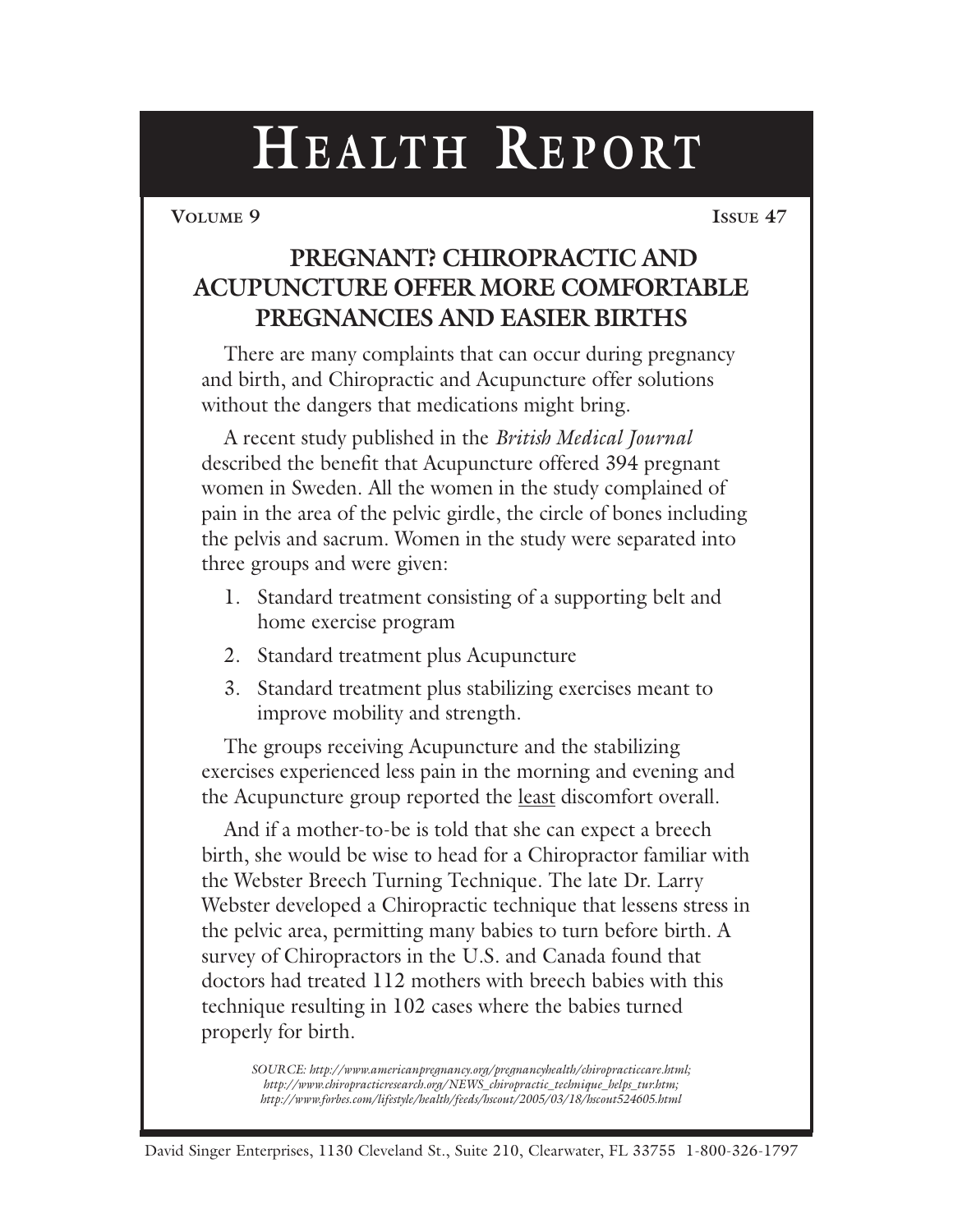**VOLUME 11 ISSUE 29**

#### **EXERCISE AND ACUPUNCTURE HELP WOMEN THROUGH PREGNANCY PAIN**

Acupuncture, combined with stretching exercises and special pillows, helps relieve back and pelvic pain that occurs during pregnancy. Acupuncture alone helps the majority of pregnant women, with even better results than physiotherapy.

A study of women with both back and pelvic pain showed that 60 percent who received Acupuncture treatment reported less intense pain, compared to 14 percent of women who did not. The study found no complications associated with the use of Acupuncture in pregnant women.

Back and pelvic pain can interfere with everything – work, recreation and even sleep. According to an updated review of eight studies involving 1,305 pregnant women from Sweden, Iran, Brazil, Thailand and Australia, more than two-thirds of pregnant women experience back pain and almost one-fifth report pelvic pain.

"When you're pregnant, your center of gravity is off. You have to arch your back to balance this huge tummy, so you end up with extra strain on your back and pelvic muscles," said Victoria Pennick, M.H.Sc., a senior clinical research project manager at the Institute for Work & Health in Toronto, Canada.

Although none of the eight studies reviewed addressed back or pelvic pain specifically, data on the effects of pregnancy-specific strengthening exercises, water exercises, Acupuncture and other pain-relief interventions to regular prenatal care were available.

"We were able to group trials about women who had back pain alone, women who had pelvic pain alone and both," Pennick said.

The review authors found that women who participated in prenatal exercise programs to stretch the pelvic muscles, strengthen the abdominal and hamstring muscles and increase spinal flexibility reported significant decreases in back pain compared to women who received the usual prenatal care.

One study evaluated work absenteeism during pregnancy and found that only 12.9 percent who participated in water gymnastics missed work due to low back pain, compared with 21.7 percent who received usual prenatal care. Another study found good results from use of the "Ozzlo" pillow, a soft curved cushion designed to support the pregnant abdomen when lying down, superior to a regular pillow in relieving back pain.

On average, women who followed through with pelvic or back pain interventions experienced some pain relief and reported less need for pain medication, physical therapy and posture-support belts.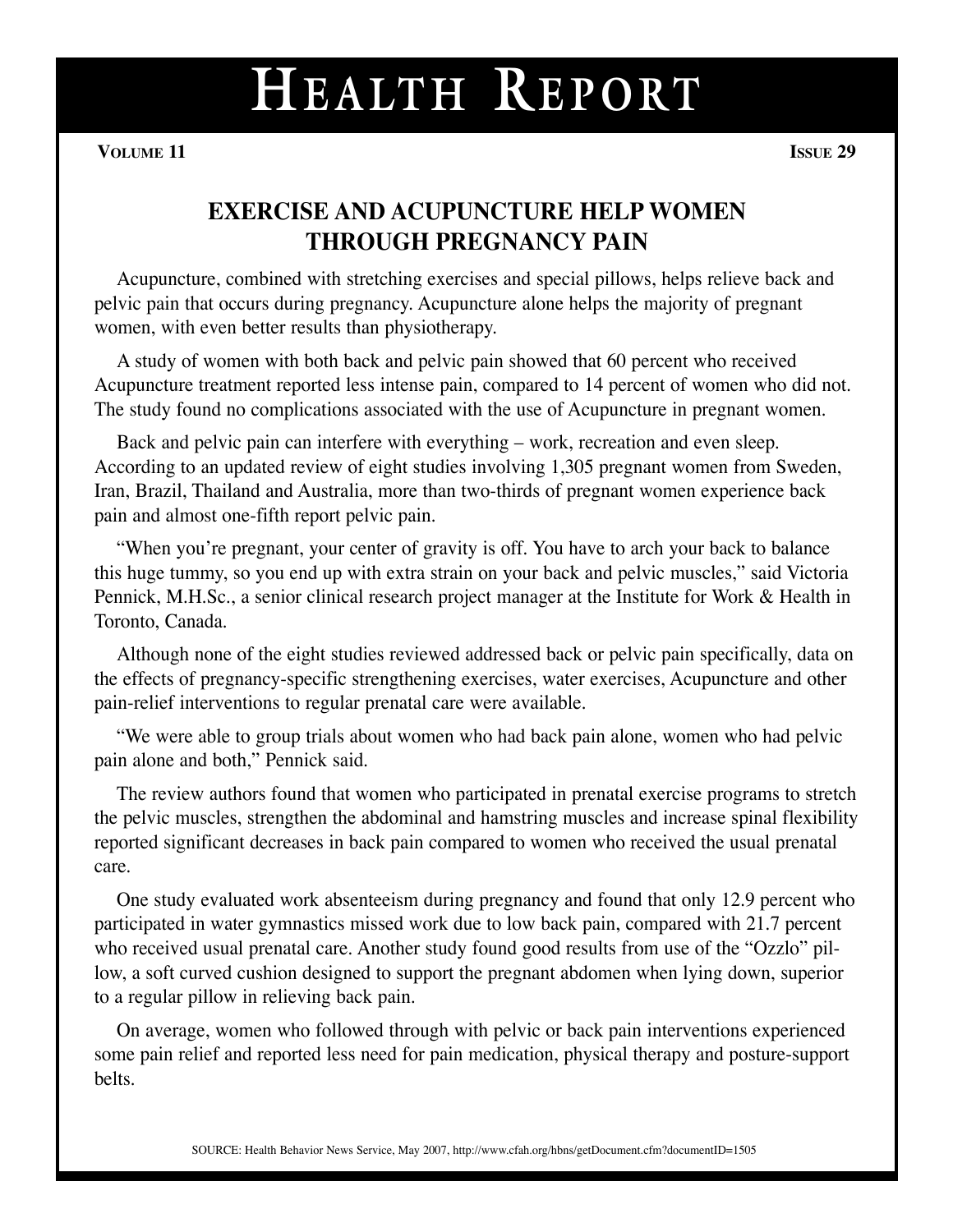**VOLUME 9 ISSUE 86**

#### **HAPPIER, HEALTHIER BABIES RESULT FROM ACUPUNCTURE TREATMENTS**

When traditional treatments don't work, parents of babies as young as six weeks old are finding success using Acupuncture to improve conditions including colic, sleeping problems, eating problems, excessive crying, chicken pox, colds, flu and developmental disabilities such as autism.

Savannah is a three-year-old living in Sydney, Australia, who was diagnosed with autism. After ten weeks of Acupuncture, gentle massage and dietary changes her mother said, "We've really seen Savannah come back out of her shell. We're getting better eye contact and she's engaging more and initiating play. Both her speech therapist and occupational therapist, independently and unprompted, have told me they've noticed a wonderful increase in her interaction."

Her sister, one-year-old Ella, had a condition that caused her temperature to drop dramatically at night. Medical doctors could not figure out what caused it and tried several courses of antibiotics with no results.

Ella's mother said her daughter's temperature improved almost immediately after the first session with Acupuncture, homeopathy and a change in diet.

Maria Deligiannis, the acupuncturist treating Savannah and her sister, said that with more parents seeking treatment for the common problems of infancy, babies now make up almost a third of her practice.

*SOURCE: http://www.smh.com.au/news/national/babies-acupuncture-and-the-secret-to-a-good-nightssleep/2005/09/03/1125302782104.html?oneclick=true*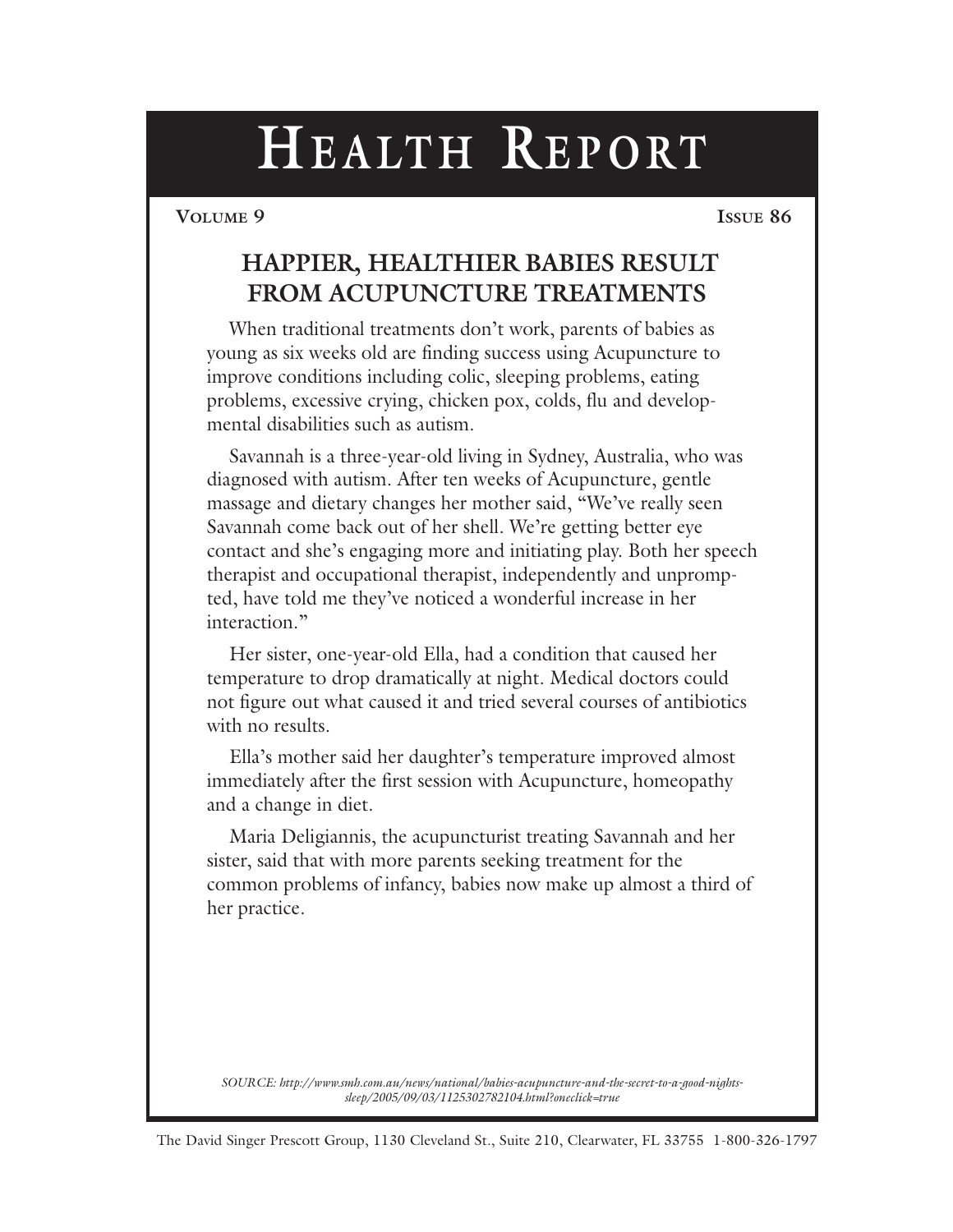# **HEALTH REPORT**

**VOLUME** 10 **ISSUE** 15

### **ACUPRESSURE BRINGS NATURAL DELIVERY WHILE DOCTORS PLAN A C-SECTION**

A first-time mother, who was having a very difficult time in the hours leading up to the delivery of her child, was greatly helped with acupressure administered by an attending nurse. As a result, a child who very likely would have come into the world via a Caesarean Section arrived through a natural birth.

The 32-year-old expectant mother was having a very difficult labor and had already been placed on Pitocin<sup> $M$ </sup> (a drug that increases contractions), but was not making any progress. There was also concern that the baby's head was not in position to fit through the pelvis. A C-section was being considered as the baby's head should have descended by this point in the delivery process.

It was at this stage that nurse Pamela Wallach began to administer acupressure to the mother. Ms. Wallach, a nurse with 21 years of experience, who had also studied Chinese medicine at the Midwest Center for the Study of Oriental Medicine in Chicago.

The nurse performed acupressure on the mother's back while enlisting the help of the husband to apply pressure to a point on her feet. Acupressure helped the mother with her labor by regulating and increasing the circulation of blood and qi (energy), plus inducing downward movement of the baby's head.

Within just 20 minutes the contractions became more efficient and stronger in intensity. The Pitocin flow was reduced as the woman's own contractions began to engage. Her mental outlook also greatly improved as she began to feel the baby's head moving downward and into birthing position.

After one hour, the mother was completely dilated and ready to push. Within one more hour of pushing, the mother delivered spontaneously. All involved were elated and very pleased. By looking at the situation and the body in a different way and moving the blood and energy, a natural birth occurred and a C-section was avoided.